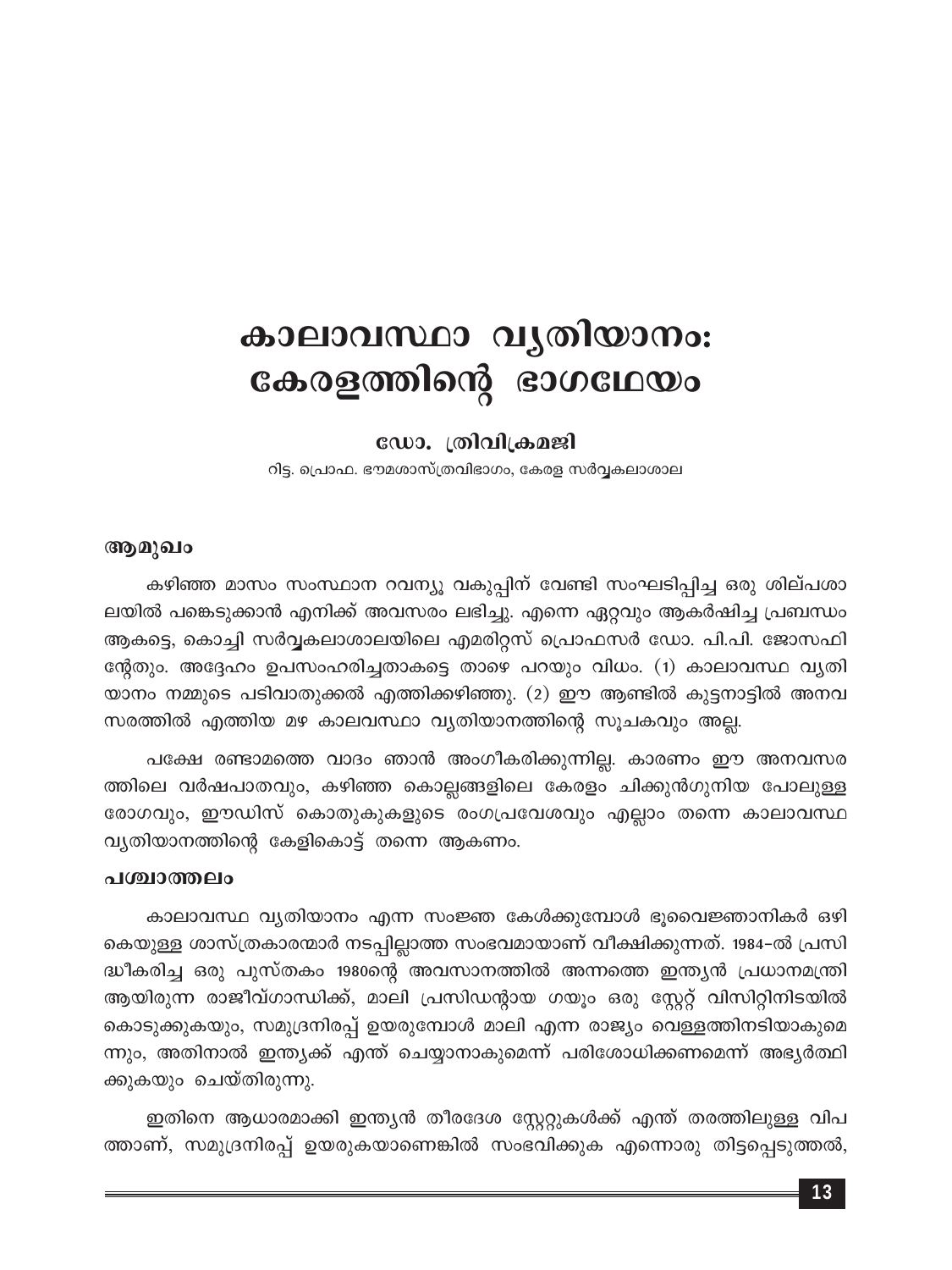∈കാലാവസ്ഥാ വൃതിയാനം

1990-92ൽ നടക്കുകയുണ്ടായി. ഈ പഠനത്തിന് പണം നൽകിയത് കേന്ദ്ര പരിസ്ഥിതി വനം മന്ത്രാലയവും.

അതിനുശേഷം ഏതാണ്ട് 15 വർഷങ്ങൾ കഴിഞ്ഞപ്പോൾ അതായത് 2007-ൽ ആണ് കാലാവസ്ഥ വ്യതിയാനം പഠിച്ച അന്തർ സർക്കാർ കമ്മിറ്റി അതിന്റെ അവസാനത്തെ റിപ്പോർട്ട് ഐക്യരാഷ്ട്രസഭ സെക്രട്ടറി ജനറലിന് സമർപ്പിച്ചത്. ഇന്ത്യൻ ശാസ്ത്രജ്ഞ നായ ഡോ. രാജേന്ദ്രകുമാർ പച്ചൗരി ആണ് ഈ കമ്മിറ്റിയുടെ തലവൻ.

2007-ലെ സമാധാനത്തിനുള്ള നോബേൽ സമ്മാനം, ഡോ. പച്ചൗരിയുടെ റിപ്പോർട്ടി നും, ക്ലിന്റൺ ഭരണകൂടത്തിലെ വൈസ്പ്രസിഡന്റായിരുന്ന ആൽഗോറിന്റെ 'The Inconvenient Truth' എന്ന ഹോളിവുഡ് ഡോക്കുമെന്ററിക്കും ലഭിച്ചു.

"കാലാവസ്ഥ വ്യതിയാനവും, അതിനാൽ ഉണ്ടാകാവുന്ന ആഗോള പ്രശ്നങ്ങളു ടെയും നേർക്ക്, ജനശ്രദ്ധ ആകർഷിക്കാൻ മേൽ വിവരിച്ച രണ്ട് സംരംഭങ്ങൾക്കും സാധിച്ചു." നോബേൽ കമ്മിറ്റി അഭിപ്രായപ്പെട്ടു. അതിനാൽ ആണ് നോബേൽ (സമാധാ ന) പുരസ്കാരം ഇവർക്ക് രണ്ടുപേർക്കുമായി നൽകിയത്.

ഈ ചെറിയ ലേഖനത്തിൽ കാലാവസ്ഥ വ്യതിയാനം, അതിനു കാരണമായ ഹരി തഗൃഹവാതകങ്ങൾ, സമുദ്ര ജലനിരപ്പിന്റെ ഉയർച്ച അതിൽ പെട്ടുണ്ടാകാവുന്ന പൊതു നഷ്ടങ്ങൾ, പ്രശ്നങ്ങൾ, കൂടാതെ കേരളം പോലുള്ള ഒരു തീരദേശ സംസ്ഥാനത്തിന്റെ കഷ്ടനഷ്ടങ്ങൾ എന്നിവയിലേക്ക് നിങ്ങളുടെ ശ്രദ്ധ ആകർഷിക്കാൻ ശ്രമിക്കാം.

### ഡോ. പച്ചൗരി കമ്മിറ്റിയുടെ റിപ്പോർട്ടിനെപറ്റി

കാലവസ്ഥാ വൃതിയാനത്തെപറ്റി പഠിച്ച് സമർപ്പിച്ച അവസാനത്തെ റിപ്പോർട്ടിലെ ഒരു പ്രധാന പ്രതിപാദ്യം ചുവടെ ചേർക്കുന്നു - ''കാലാവസ്ഥ വ്യതിയാനത്തിന്റെ ഫല ങ്ങൾ പ്രാദേശികമായി വ്യത്യസ്ഥമായിരിക്കും. എന്നാൽ തന്നെയും മൊത്തത്തിൽ ആഗോള താപനില ഉയരുന്നതിനാൽ, രാജ്യങ്ങളുടെ വാർഷിക ചെലവുകൾ സാരമായി വർദ്ധിക്കും.''

ഉദാഹരണത്തിന്, ശരാശരി ആഗോള താപനില, 1990-നെ അപേക്ഷിച്ച് 1-3° വരെ ഉയർന്നാൽ ചില പ്രദേശങ്ങളിലും, ചില മേഖലകളിലും സഹായകരമായ മാറ്റങ്ങളാണ് സംഭവിക്കുക. എന്നാൽ ഇതിന് വിരുദ്ധമായി മറ്റുചില പ്രദേശങ്ങൾക്ക്, അതൃന്തം ഉപദ്ര വകാരികളായ ചില അവസ്ഥകൾ നേരിടേണ്ടിവന്നേക്കും.

താഴ്ന്ന രേഖാംശ പ്രദേശങ്ങളും, ധ്രുവപ്രദേശങ്ങളും കാലാവസ്ഥ വൃതിയാനത്തിന് ഭീമമായ വിന നൽകേണ്ടിവരുമെന്നാണ് അന്തർ സർക്കാർകമ്മിറ്റി രേഖപ്പെടുത്തിയിരി ക്കുന്നത്.

എന്നാൽ താപനില 2-3° വരെ ഉയർന്നാൽ, ഒട്ടുമിക്ക ദേശങ്ങൾക്കും വൻ വില നൽകേണ്ടി വരും, എന്തെന്നാൽ കാലാവസ്ഥാ വ്യതിയാനം, ദൈനംദിന ജീവിതത്തിലെ മിക്കവാറും മേഖലകളെ ബാധിക്കുമെന്നതിന് സംശയമില്ല (പട്ടിക 1 കാണുക).

പരിസ്ഥിതിയും, പൊതുസമൂഹത്തിന്റെ പല ഘടകങ്ങളെയും കാലാവസ്ഥാ വൃതി യാനം ബാധിക്കുമത്രേ, ഉദാഹരണത്തിന് പൊതു സമൂഹത്തിന്റെ ആരോഗ്യം, കൃഷി,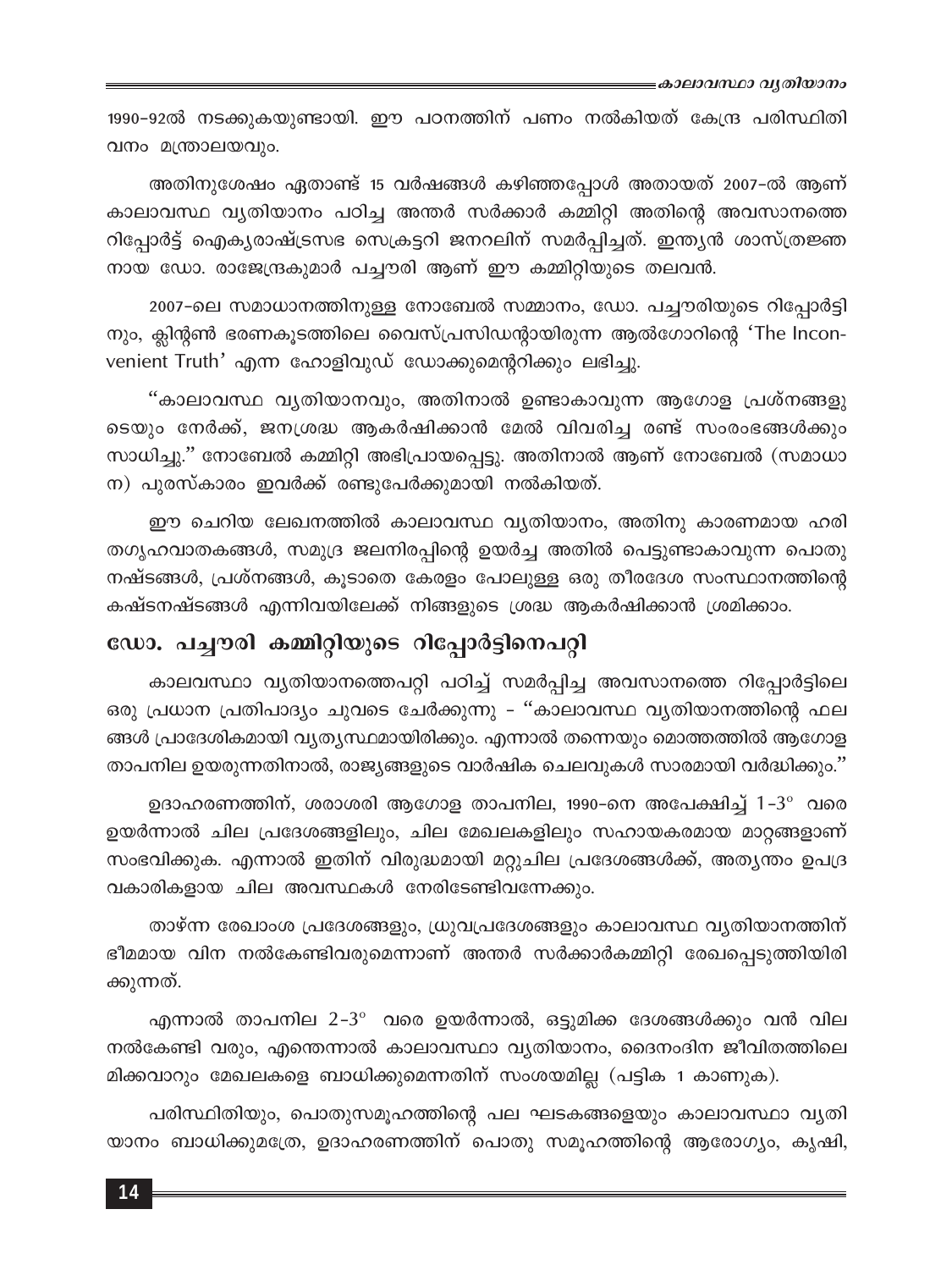പട്ടിക- 1 കാലാവസ്ഥാ വൃതിയാനം ബാധിക്കപ്പെടാവുന്ന മേഖലകൾ

- ആരോഗ്യം
- കൃഷിയും, ഭക്ഷ്യവസ്തുക്കളുടെ ലഭ്യതയും
- വനങ്ങൾ
- ആവാസ വ്യവസ്ഥകളും, ജൈവ വൈവിധ്യവും
- സമുദ്രജലനിരപ്പിന്റെ ഉയർച്ചയും, തീരദേശങ്ങൾ, അവിടത്തെ ആവാസ വ്യവ സ്ഥകൾ, മനുഷ്യർ, ജലാശയങ്ങൾ
- ജലസ്രോതസ്സുകളും, ഊർജ്ജ ലഭ്യതയും ഉപയോഗവും
- പൊതുസ്ഥലങ്ങളും, കളിസ്ഥലങ്ങളും
- ധ്രുവപ്രദേശങ്ങൾ
- രാജ്യഭാഗങ്ങൾ
- അന്തർദ്ദേശീയ അവസ്ഥ
- രൂക്ഷമായ സംഭവങ്ങൾ (extreme events)

ആവാസവ്യവസ്ഥകൾ, തീരദേശങ്ങൾ, ചൂട്, തണുപ്പ് എന്നിവയുടെ മാറ്റവും എല്ലാം കാലാ വസ്ഥയുമായി അഭേദ്യ ബന്ധം ഉള്ളവയത്രേ.

ഉയരുന്ന താപനില നമ്മുടെ പരിസ്ഥിതിയെ ബാധിച്ചു എന്നതിൽ തർക്കമില്ല. ശുഷ്കി ക്കുന്ന ഹിമാനികൾ (glaciers) സ്ഥിരമായി ഉറഞ്ഞിരുന്ന മണ്ണി (permafrost) ലെ മഞ്ഞ് ഉരുകൽ, തടാകങ്ങളിലും, നദികളിലുമുള്ള താമസിച്ച് വരുന്ന മഞ്ഞ്പാളികൾ വളരെ നേരത്തെതന്നെ ഉരുകി അപ്രത്യക്ഷമാകൽ, നേരത്തേ തന്നെ പുഷ്പിക്കുന്ന സസ്യങ്ങളും വൃക്ഷങ്ങളും എല്ലാം കാലാവസ്ഥയിലെ മാറ്റത്തിന്റെ സൂചനകളാണ്.

#### ഉയരുന്ന താപനില : കാരണങ്ങൾ

ഉയരുന്ന താപനിലക്ക് മുഖ്യകാരണം, മനുഷ്യരാശിയുടെ ഉയർന്ന, അനുദിനം ഉയ രുന്ന, ജീവിത നിലവാരത്തിലെ ജീവിതക്രമങ്ങൾ തന്നെ. കാറുകൾ, ഫാക്ടറികൾ, വൈദ്യുതി ഉല്പാദന കേന്ദ്രങ്ങൾ എന്നിവ പട്ടികയിലെ ചില ഘടകങ്ങൾ മാത്രം. മേൽപ റഞ്ഞ ഏതെങ്കിലുമൊരു ഫോസിൽ ഇന്ധനമല്ലെ ഉപയോഗിക്കുക. അതായത്, പ്രകൃതി വാതകം, പെട്രോളിയം ഉൽപന്നങ്ങൾ കൽക്കരി എന്നിവ. ഈ വസ്തുക്കൾ ഉല്പാദിപ്പി ക്കുന്ന പ്രദേശത്ത് നിന്നും ഉപയോഗിക്കുന്ന ദിക്കിലേക്കോ, അഥവാ അതിനിടയിൽ ഏതെ ങ്കിലും വിധത്തിലെ ശുദ്ധീകരണത്തിനോ കൊണ്ടുപോകുമ്പോൾ പോലും, മീഥേൻ, കാർബൺ ഡയോക്സൈഡ് തുടങ്ങിയ വാതകങ്ങൾ അന്തരീക്ഷത്തിലേക്ക് എത്തിച്ചേ രുന്നു. കൂടാതെ, ഉപയോഗിക്കുന്ന വേളയിൽ ആകട്ടെ പലതരം പുകക്കുഴലുകളിലൂടെ കാർബൺ ഡയോക്സൈഡ് പോലുള്ള വാതകങ്ങൾ അന്തരീക്ഷ വായുവിലേക്ക് ചേരുന്നു.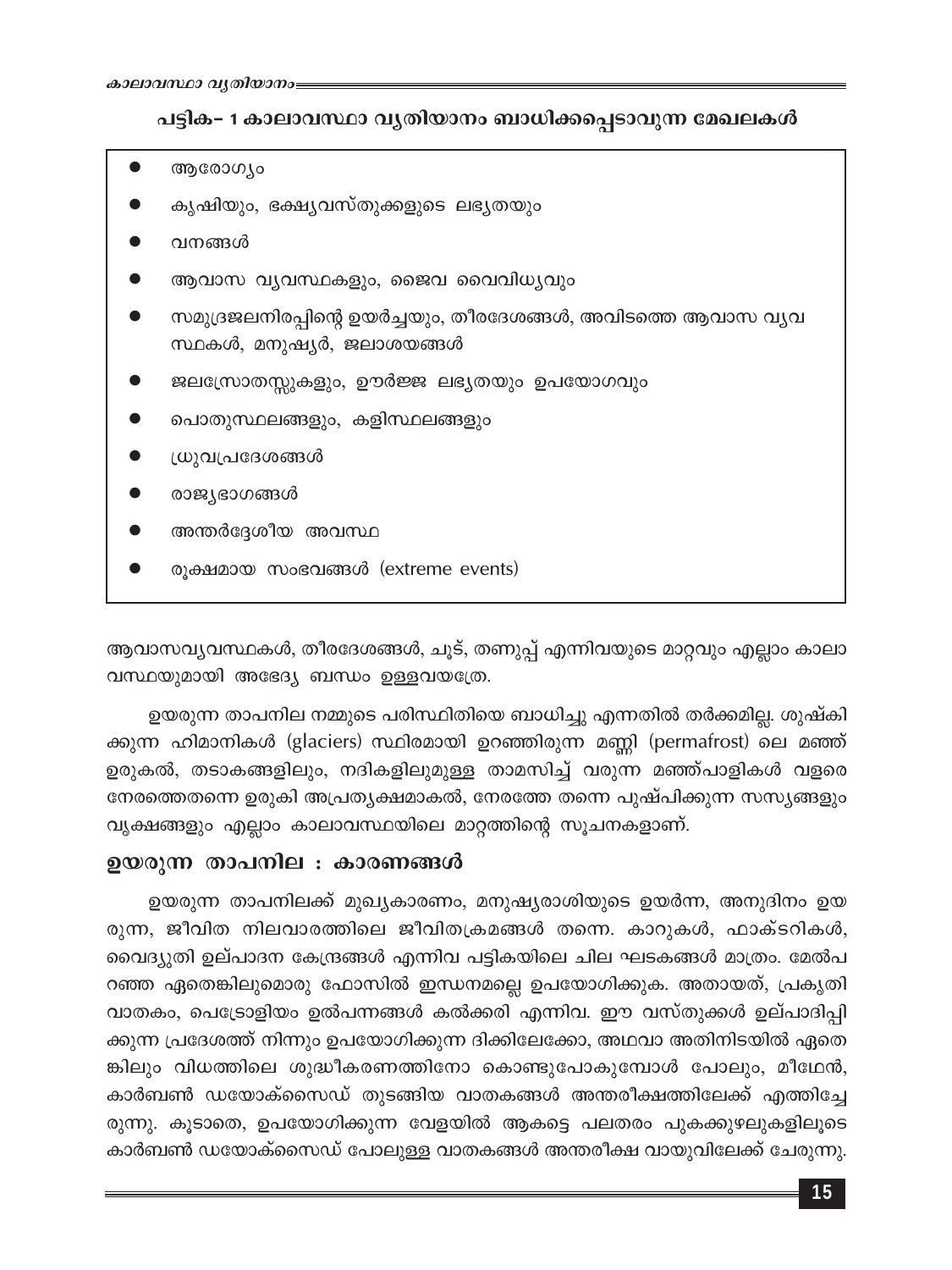≡കാലാവസ്ഥാ വൃതിയാനം

ഇങ്ങിനെ ഘടനമാറിയ അന്തരീക്ഷമാകട്ടെ രാത്രി വേളകളിൽ ഭൂമിയുടെ ഉപരിതല ത്തിലെ (മനുഷ്യനിർമ്മിതവും, അല്ലാത്തതും ആയ) പല വസ്തുക്കളിൽ നിന്നും പുറ ത്തേക്ക് എത്താൻ ശ്രമിക്കുന്ന ലോംഗ് വേവ് ഹീറ്റ് റേഡിയേഷനെ തടഞ്ഞുനിറുത്തി, troposphere ലെ (താഴത്തെ അന്തരീക്ഷത്തിലെ) താപനിലയെ (ഒരു ഗ്രീൻഹൗസിൽ എന്ന പോലെ) ചെറിയ തോതിലെങ്കിലും ക്രമമായി, തുടർച്ചയായി ഉയർത്തുന്നു. ഇപ്ര കാരം ശരാശരി താപനില ഉയരാൻ സഹായിക്കുന്ന വാതകങ്ങളത്രേ ഹരിതഗൃഹ വാത കങ്ങൾ അഥവാ ഗ്രീൻഹൗസ് വാതകങ്ങൾ (പട്ടിക 2).

| ഇനം                                | സോതസ്                                                                                                                                                                                                             |  |
|------------------------------------|-------------------------------------------------------------------------------------------------------------------------------------------------------------------------------------------------------------------|--|
| കാർബൺ ഡൈ<br>ഓക്സൈഡ്, $({\rm CO},)$ | 'മരിച്ച'ഇന്ധനങ്ങൾ കത്തിക്കുമ്പോൾ – ഖരമാലിന്യങ്ങൾ,<br>വൃക്ഷ അല്ലെങ്കിൽ സസ്യഭാഗങ്ങൾ, മരസാധനങ്ങൾ കത്തി<br>ക്കുമ്പോൾ - സിമന്റ് നിർമ്മാണത്തിലെ രാസപ്രവർത്ത<br>നങ്ങൾ - ഇംഗാല സന്മീകരണം രാത്രിയിൽ നടക്കാത്തതു<br>കൊണ്ട്. |  |
| മിഥേൻ, $(CH_4)$                    | എണ്ണ, പ്രകൃതിവാതകം, കൽക്കരി എന്നിവയുടെ ഉല്പാദ<br>നം, ട്രാൻസ്പോർട്ട്, കന്നുകാലികൾ അയവിറക്കുമ്പോൾ<br>നെൽവയലുകൾ, ഖരമാലിന്യം ചീഞ്ഞളിയുമ്പോൾ - CO <sub>,</sub><br>വിനേക്കാളും 20 മടങ്ങ് ദൂഷ്യം ചെയ്യുന്നു.             |  |
| സൈട്രസ്<br>ഓക്സൈഡ് $(N, O)$        | വ്യവസായശാലകളിലും, കൃഷിയിടങ്ങളിലും നിന്ന് – 'മരിച്ച'<br>ഇന്ധനങ്ങളും, ഖരമാലിനൃങ്ങളും കത്തിക്കുമ്പോൾ.                                                                                                                |  |
| ഫ്ളൂറിൻ കലർന്ന<br>വാതകങ്ങൾ         | നിർമ്മിതവാതകങ്ങൾ– വ്യവസായശാലകളിലാണ് കൂടുത<br>ലായി ഉൽഭവിക്കുന്നത് – തോത് കുറവാണെങ്കിലും അത്യ<br>ധികം വിനാശകാരിയാണ്.                                                                                                |  |

|  | പട്ടിക −2 പ്രധാന ഹരിതഗൃഹവാതകങ്ങൾ |
|--|----------------------------------|
|  |                                  |

1750 ൽ തുടങ്ങിയ വ്യവസായ വിപ്ലവത്തിന് ശേഷം നടന്ന മനുഷ്യപ്രവർത്തികൾ ആണ്, താഴത്തെ അന്തരീക്ഷത്തിൽ ചൂട് തടഞ്ഞ്നിറുത്തുന്ന ഹരിതഭാവന വാതകങ്ങ ളുടെ അളവ് ക്രമാതീതമായി ഉയർത്തിയത്. ചുരുക്കിപറഞ്ഞാൽ ഇന്നത്തെ അന്തരീക്ഷ ത്തിലെ വാതകങ്ങളുടെ ഘടന ആകട്ടെ 1750 നെ അപേക്ഷിച്ച് വളരെ വ്യത്യസ്ഥമാണ്. ഫോസിൽ ഇന്ധനങ്ങളുടെ ഉപയോഗത്തിലെ വർദ്ധന, നഗരവൽക്കരണം, പുതിയ കൃഷി യിടങ്ങൾ നിർമ്മിക്കാൻ വേണ്ടിയുള്ള വനനശീകരണം എന്നിവ ചുരുക്കത്തിൽ ഭൂമിക്ക് ഒരു നവീന 'കമ്പളം' ആണ് സമ്മാനിച്ചത്. ഇങ്ങിനെ മാറിയ അന്തരീക്ഷവായുവിന്റെ ഘടനയാണ് ഇന്നത്തെ കാലാവസ്ഥാ വ്യതിയാനത്തിൽ ഭൂമിയെ എത്തിച്ചത്.

കാലാവസ്ഥാ വ്യതിയാനം നമ്മുടെ മുൻപിൽ നിന്നും ഇനി മാറുന്ന പ്രശ്നമില്ല. ഈ നൂറ്റാണ്ടിൽ 2-4°C വരെ താപനില ഉയരുമത്രേ. കഴിഞ്ഞുപോയ 10000 വർഷങ്ങളിലേതി നേക്കാളും വളരെ കൂടുതലത്രേ ഇന്നത്തെ അവസ്ഥ.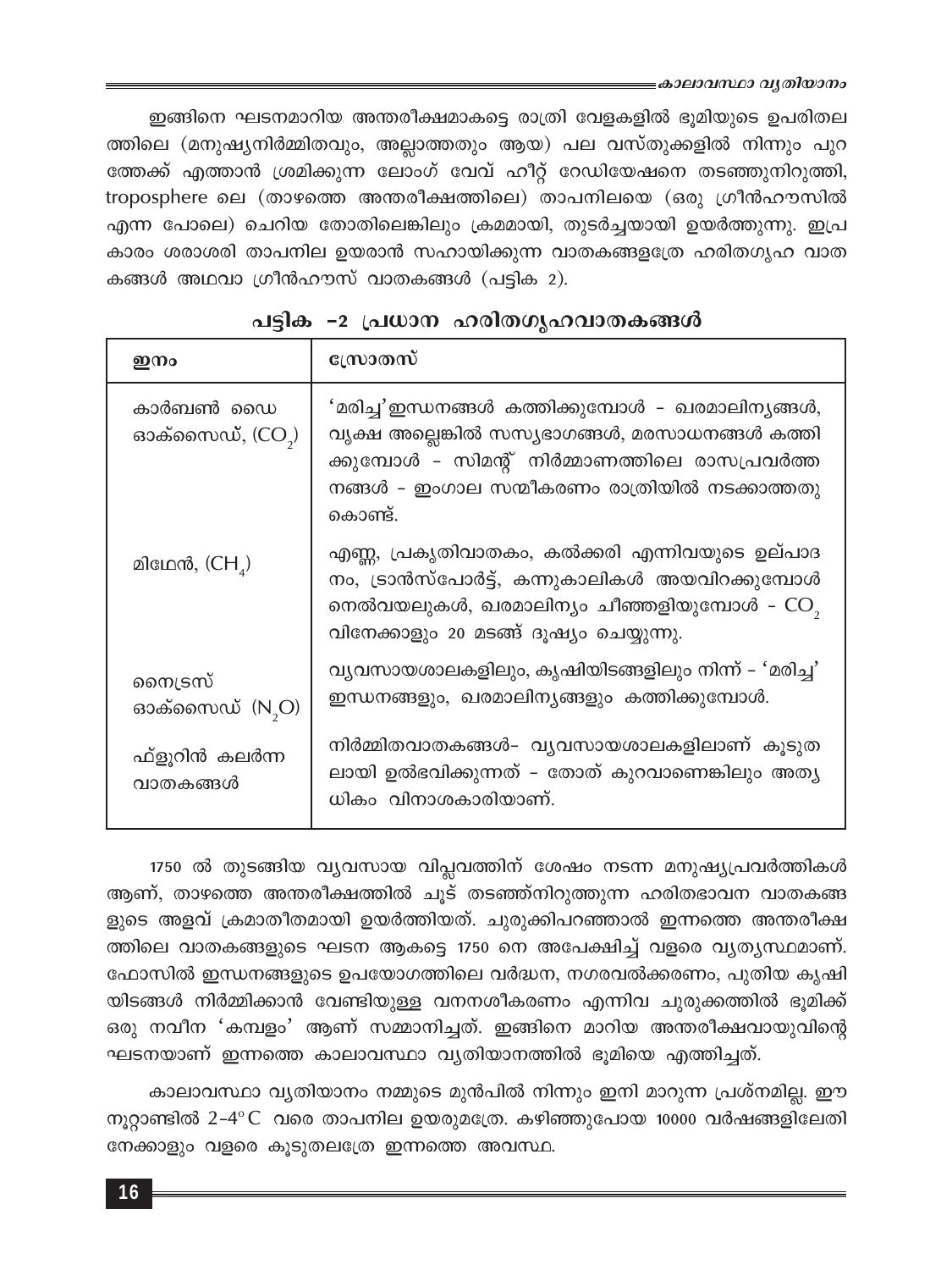അമിതമായ കാലാവസ്ഥ വൃതിയാനത്തെ ഒരു പരിധിവരെ പിടിച്ച് നിറുത്താൻ, വേഗത കുറയ്ക്കാൻ, ഹരിതഗൃഹ വാതകങ്ങൾ ഉൽഭവിക്കുന്നത് കാര്യമായി കുറക്കേണ്ടി വരും. പക്ഷേ ഇത് വ്യതിയാനത്തിന്റെ വേഗത കുറയ്ക്കാൻ മാത്രം ഉപകരിക്കും എന്നാണ് നിഗമനം. കാലാവസ്ഥ വൃതിയാനം അപകടത്തിലാക്കുന്ന മേഖലകളുടെ അപകടത്തിന്റെ സ്വഭാവങ്ങളാണ് പട്ടിക 3-ൽ ചേർത്തിരിക്കുന്നത്. ഈ പട്ടിക ശ്രദ്ധിച്ചാൽ, മനുഷ്യന്റെ നിലനിൽപിനെ ഇത്രകണ്ട് ആഴത്തിൽ ഗ്രസിക്കാൻ പോകുന്ന ഒരു വിപത്ത് വേറൊ ന്നില്ല എന്ന് മനസ്സിലാക്കാം

## പട്ടിക - 3 കാലാവസ്ഥാ വൃതിയാനം: അപകടപ്പെടുന്ന മേഖലകൾ - ആഗോളതലത്തിൽ

| മേഖല                         | അപകടത്തിന്റെ സ്വഭാവം                                                                                                                                                                                                                                                                                                                                                                                                                                                       |
|------------------------------|----------------------------------------------------------------------------------------------------------------------------------------------------------------------------------------------------------------------------------------------------------------------------------------------------------------------------------------------------------------------------------------------------------------------------------------------------------------------------|
| ആവാസ വ്യവസ്ഥ                 | 60% ത്തോളം പ്രദേശങ്ങൾ നാശത്തിന്റെ വക്കിലാണ്. ഉദാ:<br>മദ്ധ്യ ഏഷ്യയിലെ അറാൾ കടൽ - മുൻകാല കാലാവസ്ഥ<br>വ്യതിയാനം കൊണ്ട് അവാസ വ്യവസ്ഥ പുതിയ പ്രദേശങ്ങ<br>ളിലേക്ക് മാറി–മനുഷ്യ പ്രവർത്തി കൊണ്ട് മുറിഞ്ഞു കഷണ<br>ങ്ങളായ ആവാസവ്യവസ്ഥകൾ ക്ഷയിച്ച് പോയതിനാൽ, മുകള<br>ളിൽ സൂചിപ്പിച്ചതുപോലെ പുതിയപ്രദേശത്തേക്ക് (Zone) മാറു<br>ന്നില്ല. മാത്രമല്ല നശിച്ചു പോവുകയും ചെയ്യും.                                                                                                           |
| ജലമേഖല                       | 500 ദശലക്ഷം മനുഷ്യർ അർദ്ധഊഷര പ്രദേശങ്ങളിലും 200<br>ദശലക്ഷം മനുഷ്യർ ഊഷരപ്രദേശങ്ങളിലും ആണ് താമസം<br>- ഇവരുടെ ജലലഭ്യത ഇപ്പോൾ തന്നെ പ്രശ്ന പൂരിതമത്രേ<br>-മലിനജല മാകട്ടെ ഇവരുടെ ജലസ്രോതസ്സുകളിലേക്ക് മടങ്ങി<br>എത്തുന്നു–കൃഷി ഇടങ്ങളിൽ നിന്നും വാർന്നു വരുന്ന ജലവും<br>കൂടി വെള്ളത്തെ മലീമസം ആക്കുന്നു– 2050 ആകുമ്പോൾ<br>ഉദ്ദേശം 42 % മനുഷ്യർ ജലദരിദ്ര പ്രദേശങ്ങളിലാവും വസി<br>ക്കുക– താപനില ഉയർന്ന് മരുപ്രദേശം ആവുന്ന സഹാറൻ<br>ആഫ്രിക്കയിലെ 30 ദശലക്ഷം മനുഷ്യർ നാടുവിട്ടോടും. |
| നഗര പ്രദേശങ്ങൾ               | 1900-ൽ ഉദ്ദേശം 160 കോടി അഥവാ 20% ജനങ്ങൾ ആണ് നഗ<br>രങ്ങളിൽ പാർത്തിരുന്നത് - ഇന്ന് 330 കോടി അഥവാ 50%<br>ആളുകൾ നഗരവാസികളത്രേ– എന്നാൽ 2050 ആകുമ്പോൾ<br>ഒട്ടുമിക്ക ആളുകളും (അതായത് 900 മുതൽ 1000 കോടി വരെ)<br>താമസിക്കുക നഗരങ്ങളിലായിരിക്കും.                                                                                                                                                                                                                                   |
| പൗര സമൂഹം<br>(Civil Society) | കാലാവസ്ഥാ മാറ്റം, വിഷാദം, ക്ഷോഭം, മാനസികഭാരം എന്നി<br>വയെ കാര്യമായിട്ട് ഉയർത്തും- തിങ്ങി പാർക്കുന്ന പട്ടണപ്ര<br>ദേശങ്ങളിലെ ക്രമസമാധാനത്തെ മേൽപ്പറഞ്ഞവ സാരമായി<br>ബാധിക്കും- മനുഷ്യർ തമ്മിലുള്ള പരസ്പര വൈരത്തിന്റെ<br>അളവു ഉയരും.                                                                                                                                                                                                                                           |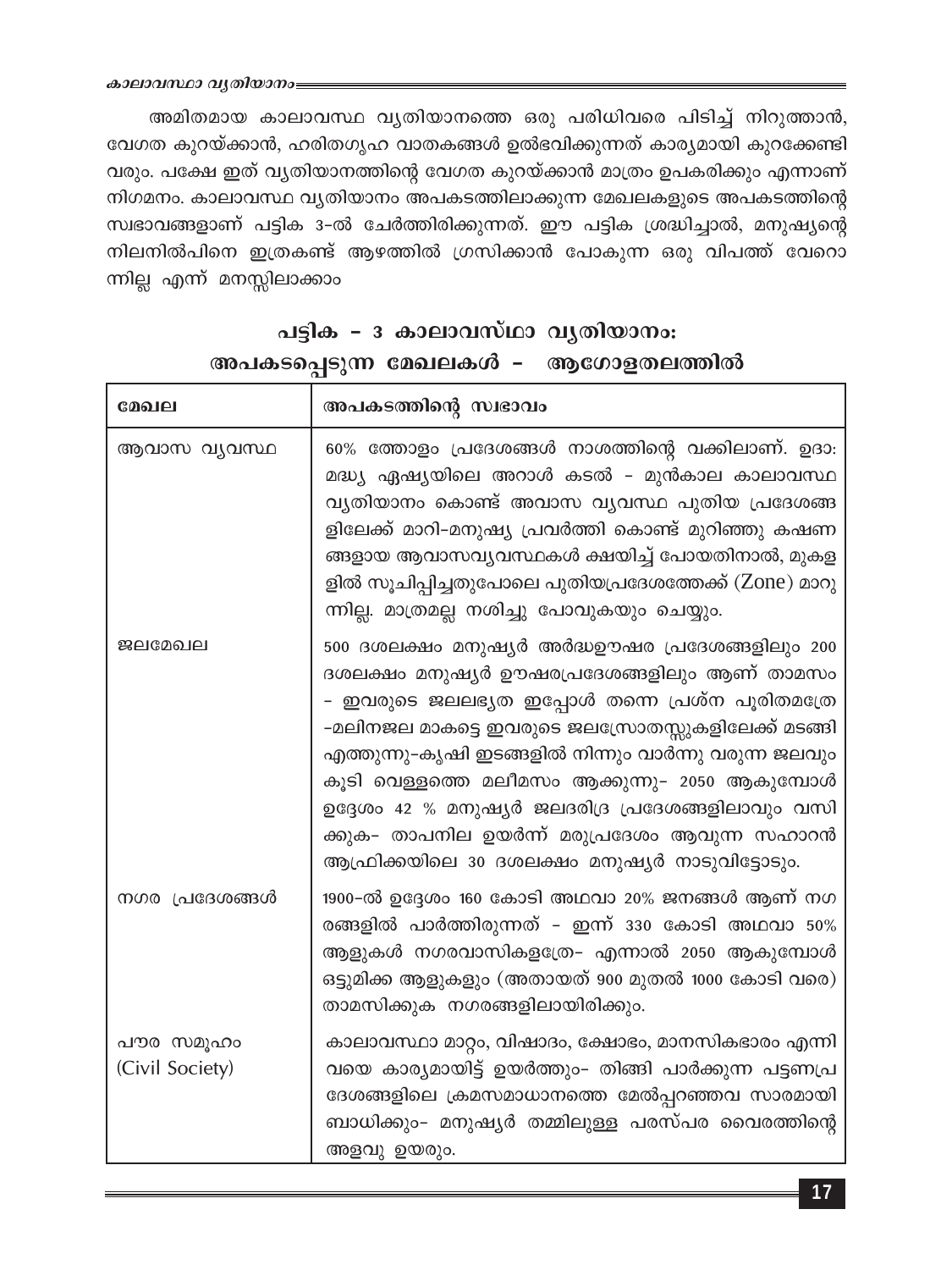∈കാലാവസ്ഥാ വൃതിയാനം

| മേഖല          | അപകടത്തിന്റെ സ്വഭാവം                                                                                                                                                                                                                                                                                                                                                                                                                     |
|---------------|------------------------------------------------------------------------------------------------------------------------------------------------------------------------------------------------------------------------------------------------------------------------------------------------------------------------------------------------------------------------------------------------------------------------------------------|
| വിനോദ സഞ്ചാരം | ലോകവ്യവസായത്തിൽ 10% വരും വിനോദ സഞ്ചാരത്തിന്റെ<br>പങ്ക്-ഒരു ടൂറിസ്റ്റ് പ്രതിദിനം 900 ലിറ്റർ വെള്ളമാണ് നേരിട്ടോ<br>അല്ലാതെയോ ഉപയോഗിക്കുക - പലരാജ്യങ്ങളുടെയും<br>പ്രധാന റവന്യൂ വരുമാനം വിനോദ സഞ്ചാരത്തിൽ നിന്നുമാ<br>ണ്- പൊതുവെ തണുത്ത ദേശങ്ങളിലെ താപനില ഉയരുന്ന<br>തിനാൽ, വേനൽ പ്രദേശം അന്വേഷിക്കുന്ന വിനോദ സഞ്ചാ<br>രികളുടെ കാര്യമായി മാറി മറിയുന്നതു കൊണ്ട്, ഇക്കോ<br>ടൂറിസം മേഖലതകരും- മെഡിറ്ററേനിയൻ ഭാഗത്ത് ദുസ്സഹ<br>മായ താപനില വരും. |

എല്ലാ ജീവജാലങ്ങൾക്കും ആവശ്യമായ പ്രകൃതി വിഭവങ്ങളെയും സൗകര്യങ്ങളെയും ആണ് ഇത് മാറ്റിമറിക്കാൻ പോകുന്നത്. ഈ വിപത്ത് ആദ്യം ദൃശ്യമാകുന്നത് സമുദ്രജല നിരപ്പിന്റെ ഉയർച്ചയിലാണ്. ഒന്നോ രണ്ടോ ഡിഗ്രി സെൽഷ്യസ് താപനില ശരാശരി ഉയരുമ്പോൾ രണ്ട് കാര്യങ്ങൾ സംഭവിക്കും. ഒന്ന് സമുദ്രത്തിന്റെ ഉപരിതലത്തിലെ വെള്ള ത്തിന്റെ വ്യാപ്തി കൂടും - അതായത് ചൂടുകൊണ്ട് പദാർത്ഥങ്ങൾക്കുണ്ടാകുന്ന volumetric വികാസം. ഇത് സമുദ്രനിരപ്പിനെ ഉയർത്തും. കൂടാതെ ധ്രുവങ്ങളിലെ മഞ്ഞുപാളി കൾ ഗ്രീൻലാന്റിലെ മഞ്ഞുപാളികൾ, ഹിമാലയം, ആൽവ്സ് എന്നിവിടങ്ങളിലെ ഹിമാ നികൾ, ഉരുകി ശുഷ്കിച്ച് അവയിലെ ജലം സമുദ്രത്തിൽ എത്തിച്ചേരും. രണ്ടും ചേരു മ്പോൾ സമുദ്രനിരപ്പ് ഈ നൂറ്റാണ്ടിന്റെ അവസാനം മീറ്ററുകൾ ഉയരാതെ നിർവാഹമില്ല. ഇന്ത്യയുടെ പടിഞ്ഞാറൻ തീരത്ത് ഏതാണ്ട് പ്രതിവർഷം 1.0 മി.മീ എന്ന തോതിൽ ജല നിരപ്പ് ഉയരുന്നതായി ഡോ. ഉണ്ണികൃഷ്ണനും കൂട്ടരും, 'കറന്റ് സയൻസ്' (2006) എന്ന ജേർണലിൽ പ്രസിദ്ധീകരിച്ച ഒരു ലേഖനത്തിൽ പ്രതിപാദിച്ചു. (ഇദ്ദേഹം ഡോ. പച്ചൗരി അദ്ധ്യക്ഷനായ കമ്മിറ്റിയിലെ ഒരു അംഗവുമാണ്). കിഴക്കൻ തീരത്തിലെ തോത് 0.75 മി.മീ അത്രേ.

ഇങ്ങനെ ജലനിരപ്പ് ഉയരുമ്പോൾ, കേരളത്തിന്റെ പ്രത്യേക സാഹചര്യത്തിൽ (പട്ടിക 4) കേരള തീരപ്രദേശവാസികളെ കാര്യമായി ബാധിക്കും. ഇപ്പോൾ തന്നെ കടൽതീ രത്തിനെ തൊട്ടൊരുമ്മി അനേക ലക്ഷം ജനത ആണ് അന്തിയുറങ്ങുന്നതും, ജീവിതം കെട്ടിപ്പെടുത്തിയിട്ടുള്ളതും.

ഇവിടെ കടലാക്രമണം എല്ലാ മൺസൂൺ കാലത്തും ജനജീവിതത്തിന്റെ താളനില താറുമാറാക്കുന്നു. ജലനിരപ്പ് ഉയർന്നാൽ കടൽ–കര വേർതിരിക്കുന്ന രേഖ കിഴക്കോട്ടു മാറും. അതായത്, 100 മീറ്റർ ജലവിതാനം ഉയരുമ്പോൾ, ഈ രേഖ 100 മീറ്റർ ഉള്ളിലേക്ക് (കിഴക്കോട്ടു) മാറും എന്നത്രേ പ്രസിദ്ധനായ Prof. Brunn, നിർണ്ണയിച്ചിരിക്കുന്നത്. ഈ അവസ്ഥയിൽ എന്തൊക്കെ തരത്തിലാണ് തീരദേശത്തെ ആവാസവ്യവസ്ഥ മുതൽ ജന ജീവിതം വരെ മാറുന്നത് എന്ന് ഒരു നിമിഷം ആലോചിച്ച് നോക്കൂ. പട്ടിക 5-ൽ വിവരി ച്ചിരിക്കുന്നതും അതനുസരിച്ച് നമ്മുടെ നാടിനെ മുഴുവൻ (അതായത് മലനാട്, ഇടനാട്, തീരദേശം എന്നിവിടങ്ങളിലെ ജീവിതക്രമത്തെ കാലാവസ്ഥ വ്യതിയാനം കൊണ്ട് ഉണ്ടാ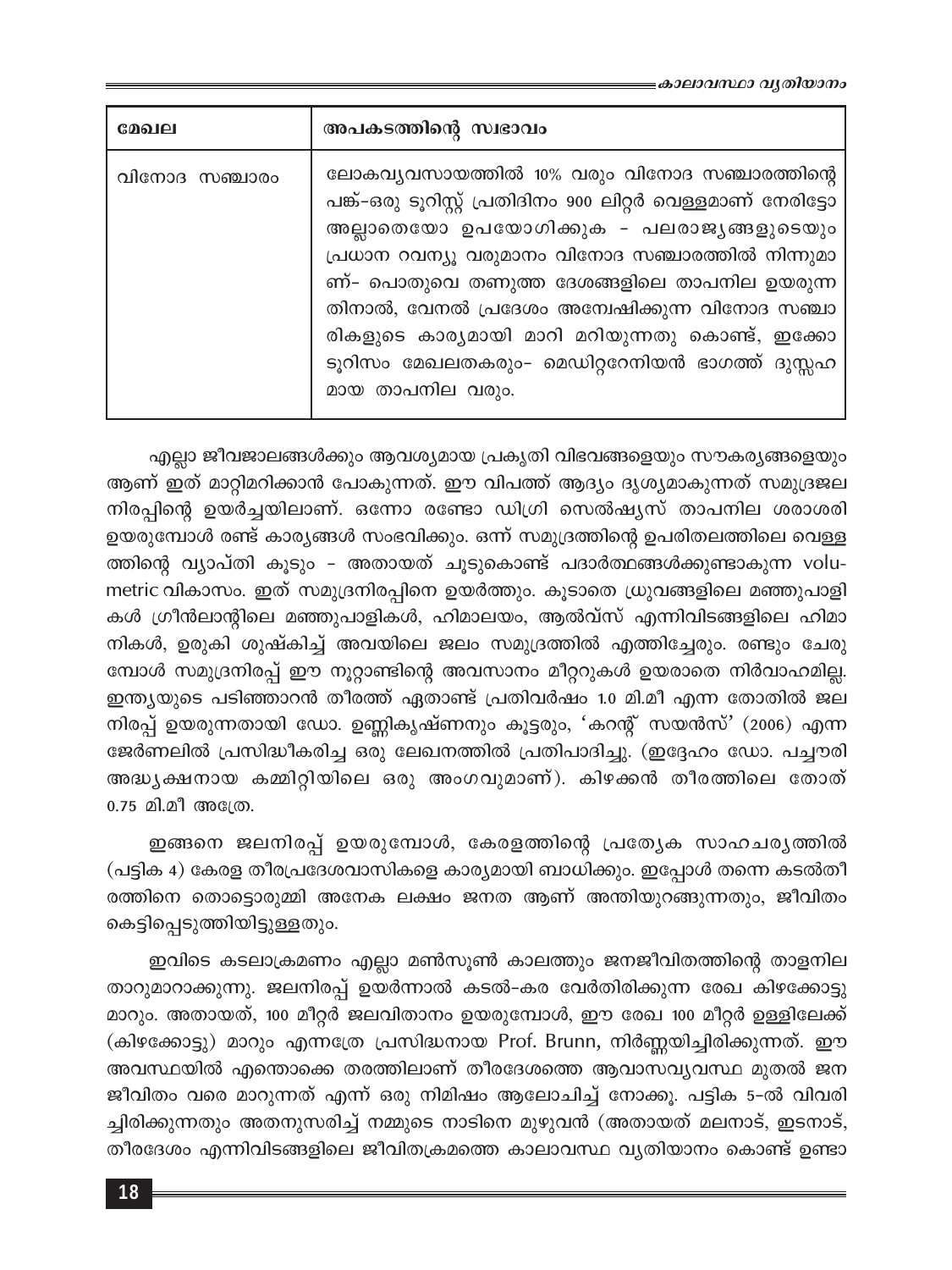കാലാവസ്ഥാ വൃതിയാന

പട്ടിക - 4 കേരളം: ചില ഭൗതിക സവിശേഷതകൾ (അവലംബം: ത്രിവിക്രമജിയും അനിരുദ്ധനും, (1991)

| വിസ്ത്രീർണ്ണം : 38,836 ച.കി.മി. |              |                                                     |
|---------------------------------|--------------|-----------------------------------------------------|
| ജനസംഖ്യ                         |              | $: 31.8$ В $\omega$ ലക്ഷം (സെൻസസ്, 2001)            |
|                                 |              | വ്യക്തിഗത ചതുരത്തിന്റെ വശം = 32 മീറ്റർ              |
| ജനസാന്ദ്രത                      |              | : ച.കി.മീറ്ററിൽ 798 ആൾ                              |
| മലനാട്                          | $\mathbf{r}$ | (ഉയരം 75.0 മീ. മുകളിൽ) = 18696 ച.കി.മീ, അഥവാ മൊത്തം |
|                                 |              | വിസ്തീർണ്ണത്തിന്റെ 41.76%                           |
| തീരദേശം                         |              | : (ഊരം 7.5 മീറ്ററിന് താഴെ)                          |
|                                 |              | a. താണ തീരപ്രദേശം = 2992 ച.കി.മീ                    |
|                                 |              | b. ഉയർന്ന തീര പ്രദേശം = 980 ച.കി.മീ                 |
|                                 |              |                                                     |

ക്കുന്ന ഉയർന്ന താപനിലയും, അതിനാൽ മാറുന്ന മഴക്കാലം, വേനൽക്കാലം, സമുദ്രജ ലനിരപ്പിന്റെ ഉയർച്ചയും) ഗ്രസിക്കുന്ന ഒരു വിപത്താണ് കാലാവസ്ഥാ വ്യതിയാനം. ഈ വിപത്തിന് ഒരു പ്രത്യേകതയെ ഉള്ളൂ. ഇത് ''ഇന്ന് ഇല്ലാത്ത പ്രശ്നം'' ആണ് അതായത് ഒരു absent problem. അതു തന്നെയാണ് നമ്മുടെ പൊതു സമൂഹം ഈ വിപത്തിനെ ശ്രദ്ധിക്കാത്തതും, ഇതിനെ നിസ്സാരവൽക്കരിക്കുന്നതും. എന്നാൽ ഈ അപകടത്തെ മുന്നിൽ കണ്ട്, അടുത്ത തലമുറയെ രക്ഷിക്കാനായി ശാസ്ത്രലോകം ആഗോളതലത്തിൽ ശ്രമം എന്നേ തുടങ്ങിക്കഴിഞ്ഞു.

1990-92 ൽ തീരദേശത്ത് സമുദ്രനിരപ്പ് ഉയരുന്നത് ഉണ്ടാക്കാവുന്ന നഷ്ടത്തിന്റെ വലിപ്പം ഒരു സാമ്പിൾ സർവ്വേയുടെ അടിസ്ഥാനത്തിൽ, കേന്ദ്ര പരിസ്ഥിതി മന്ത്രാലയ ത്തിന്റെ ധനസഹായത്തിൽ പ്രൊഫ. എസ്. അനിരുദ്ധനും ഞാനും ചേർന്ന് തിട്ട്പെടു ത്തിയിട്ടുണ്ട്. അന്നത്തെ വിലനിലവാരം മാത്രം ആധാരമാക്കി കേരളത്തിലെ ഉയർന്ന തീരദേശത്തും (അതായത് 7.5 മീറ്ററിന് മേൽ) താണ തീരപ്രദേശത്തും (അതായത് 7.5 മീറ്ററിന് താഴെ) ചേർന്ന് മൊത്തം 8337 കോടി രൂപയുടെ വസ്തുനഷ്ടം ഉണ്ടായേക്കും എന്ന നിഗമനത്തിൽ എത്തിചേർന്നു. ഞങ്ങൾ ഇതിലേക്ക് ഇന്നത്തെ കടൽകര രേഖ യിൽ നിന്നും 500 മീറ്റർ കര പ്രദേശത്തെ ഒരു സാമ്പിൾ സർവ്വേ ആണ് നടത്തിയത്. സമു ദ്രനിരപ്പ് 1.00 മീറ്റർ ഉയർന്നാൽ എന്തായിരിക്കും നഷ്ടം എന്ന ചോദ്യമാണ് ഉന്നയിച്ചതും. അതായത് ഡോ. പച്ചൗരി കമ്മറ്റിയുടെ ആദ്യത്തെ റിപ്പോർട്ട് വരുന്നതിന് മുൻപ് ആണ് ഈ പഠനം നടത്തണമെന്ന് തീരുമാനം വനം പരിസ്ഥിതി മന്ത്രാലയം എടുത്തത്. ഈ ഗവേഷണം നടന്ന കാലത്ത് തന്നെയത്രേ ഇത്തരം പഠനം നടത്താൻ ആവശ്യപ്പെട്ട ശ്രീ. രാജീവ്ഗാന്ധി, ദാരുണമായി കൊലപ്പെട്ടതും.

ഇത്തരം വിപത്തിന്റെ ആഘാതം കുറക്കാനും, കാലാവസ്ഥ വ്യതിയാനത്തിന്റെ വേഗത കുറക്കാനും, ശാസ്ത്രലോകം ഒരു തീവ്രപരിശ്രമത്തിലാണ്, ഒപ്പം നിരവധി വ്യക്തി കളും, ഗ്രൂപ്പുകളും മറ്റും.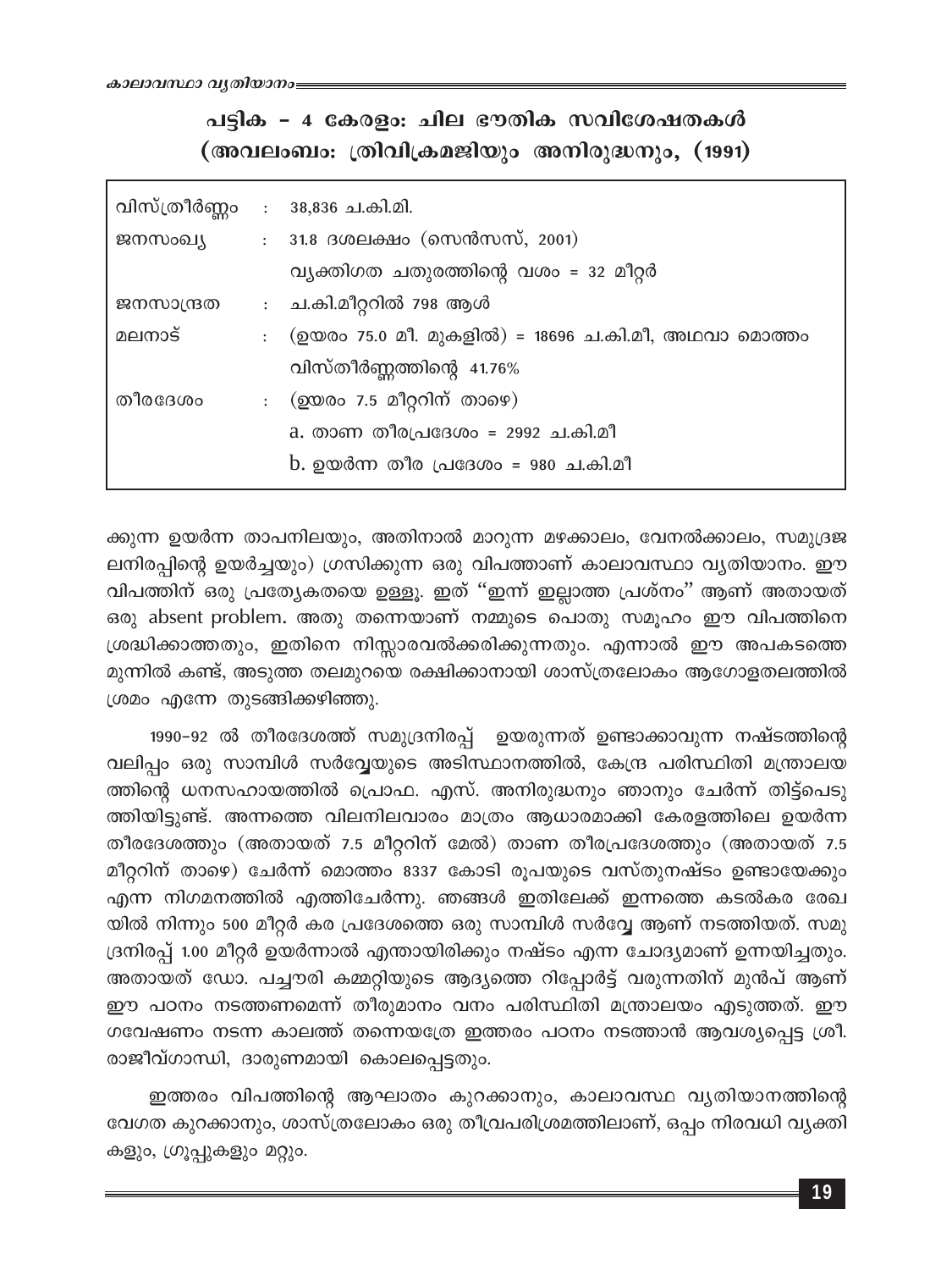# പട്ടിക - 5 കാലാവസ്ഥ വ്യതിയാനം - കേരളത്തിന്റെ ഭാഗധേയം<br>(അവലംബം - ത്രിവിക്രംജി, 2008, കേരളപരിസ്ഥിതി കോൺഗ്രസ്സിൽ ഉപചർച്ചക്കായി ഉപയോഗിച്ച കുറിപ്പ്)

| മലനാട്<br>ഉയരം 75.0 മീറ്ററിന് മേൽ                                                                                                                                                                                                   | ഇടനാട്<br>7.5 - 75.0 മീറ്ററിന് ഇടയിൽ                                                                                                                                                                                           | തീരദേശം<br>7.5 മീറ്ററിന് താഴെ                                                                                                                         |
|-------------------------------------------------------------------------------------------------------------------------------------------------------------------------------------------------------------------------------------|--------------------------------------------------------------------------------------------------------------------------------------------------------------------------------------------------------------------------------|-------------------------------------------------------------------------------------------------------------------------------------------------------|
| കാർഷിക ജൈവ<br>വൈവിദ്ധ്യം                                                                                                                                                                                                            | കാർഷിക ജൈവ<br>വൈവിദ്ധ്യം                                                                                                                                                                                                       | കാർഷിക ജൈവ<br>വൈവിദ്ധ്യം                                                                                                                              |
| ഉയർന്ന താപനില, നീണ്ട<br>വരൾച്ച എന്നിവ വാർഷിക<br>അർദ്ധ വാർഷിക കൃഷി,<br>അതിലെ വരുമാനം എന്നി<br>വയെ ചുരുക്കും. ദീർഘകാല<br>വിളകളിലെ<br>ആദായം<br>കുറയും ക്ഷുദ്രജീവികളുടെ<br>ആക്രമണം ഉയരും പക്ഷേ<br>അവയുടെ ജീവചക്രം മാറി<br>യേക്കും.      | ഉയർന്ന താപനില, നീണ്ട<br>വരൾച്ച എന്നിവ വാർഷിക<br>അർദ്ധ വാർഷിക കൃഷി,<br>അതിലെ വരുമാനം എന്നി<br>വയെ ചുരുക്കും. ദീർഘകാല<br>വിളകളിലെ<br>ആദായം<br>കുറയും ക്ഷുദ്രജീവികളുടെ<br>ആക്രമണം ഉയരും പക്ഷേ<br>അവയുടെ ജീവചക്രം മാറി<br>യേക്കും. | ത ണ്ണിർത്ത ടങ്ങളുടെ<br>വിസ്തൃതി കൂടും - പക്ഷേ<br>അളവ്<br>ലവണ<br>ഉയർന്ന<br>മൈജവ വൃവ സഥയെ<br>ബാധിക്കും - പഴയ ഇന<br>ങ്ങൾക്കു പകരം പുതിയ ഇന<br>ങ്ങൾ വരും. |
| ജല വൈദ്യുതി                                                                                                                                                                                                                         |                                                                                                                                                                                                                                |                                                                                                                                                       |
| മഴകാലത്തിന്റെ ദൈർഘ്യം<br>ഉയരുന്നതു കൊണ്ട് ജലവൈ<br>ഉല് പാദ നത്തിന്റെ<br>ദ്യുതി<br>അളവു കുറയും - പക്ഷേ<br>താപനില ഉയർന്നതിനാൽ<br>കറന്റിന്റെ ഉപഭോഗം നന്നേ<br>കൂടും. ഫാനുകൾ, എ.സി<br>എന്നിവ കൂടുതൽ<br>കൾ<br>സമയം ഉപയോഗിക്കേണ്ടി<br>വരും. | കുറഞ്ഞ മഴയിൽ ഭൂജലനി<br>താഴുന്നതിനാൽ,<br>രപ്പ്<br>കൃഷിക്കും കൂടിക്കാനും കൂടു<br>തൽ ആഴത്തിൽ നിന്നും<br>വെള്ളം പമ്പ് ചെയ്യേണ്ടി<br>വരും. അതിനാൽ വൈദ്യുതി<br>ഉപയോഗം ഉയരും.                                                         | ഗാർഹിക വൈദ്യുതി ഉപ<br>യോഗം വർദ്ധിക്കും.                                                                                                               |
| മനുഷ്യ സമൂഹം                                                                                                                                                                                                                        |                                                                                                                                                                                                                                |                                                                                                                                                       |
| മലനാടിൽ നിന്നും മറ്റ് പ്രദേ<br>ശത്തേക്ക് മാറിത്താമസം തുട<br>ങ്ങും.<br>സ്വാഭാവിക വനങ്ങൾ                                                                                                                                              | പരസ്പര പെരുമാറ്റത്തിന്റെ<br>ഭാവം മാറും - കൂടുതൽ<br>രോഷം, വിഷാദം, സംഘർഷം<br>എന്നിവ കൂടും.                                                                                                                                       | പരസ്പര പെരുമാറ്റത്തിന്റെ<br>ഭാവം മാറും - കൂടുതൽ<br>രോഷം, വിഷാദം, സംഘർഷം<br>എന്നിവ കൂടും.                                                              |
| കാട്ടുമരങ്ങളുടെ ഇനത്തിൽ<br>ഗണൃമായ കുറവ് - കുറ<br>യുന്ന ജൈവവൈവിദ്ധ്യം -<br>അതിനാൽ<br>ജീവി<br>വൈവിദ്ധ്യവും കുറയും-                                                                                                                    | മണ്ണിലും വായു മണ്ഡല<br>ത്തിന്റെ ചുവട്ടിലും താപനില<br>ഉയരുന്നതിനാൽ മണ്ണിലെയും,<br>വായുവിലെയും ജലാംശം<br>നന്നേ കുറയും- കാർഷിക                                                                                                    | താണതീരദേശത്തേ ബീച്ചുക<br>ളുടെ വിസ്തീർണ്ണം കുറയും<br>- ഒപ്പം വീടുകൾ, കൃഷികൾ<br>എന്നിവയ്ക്കും നഷ്ടം വരും-<br>കടലാക്രമണ കാലത്ത് ഉയ                       |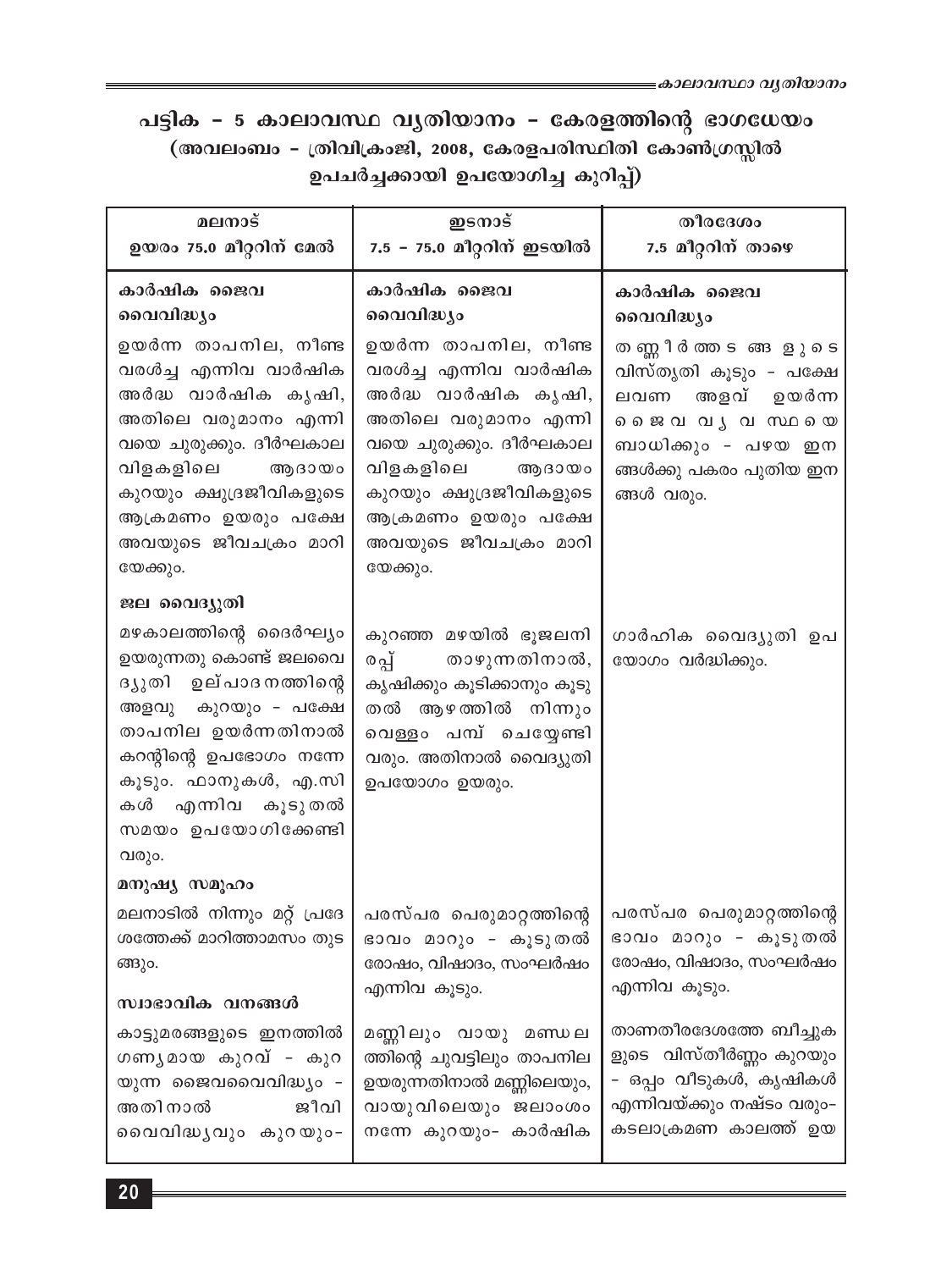കാലാവസ്ഥാ വൃതിയാനം

| മലനാട്<br>ഉയരം 75.0 മീറ്ററിന് മേൽ                                                                                                                          | ഇടനാട്<br>7.5 - 75.0 മീറ്ററിന് ഇടയിൽ                                                                                                                                                                                    | തീരദേശം<br>7.5 മീറ്ററിന് താഴെ                                                                                                                                                                                                |
|------------------------------------------------------------------------------------------------------------------------------------------------------------|-------------------------------------------------------------------------------------------------------------------------------------------------------------------------------------------------------------------------|------------------------------------------------------------------------------------------------------------------------------------------------------------------------------------------------------------------------------|
| നിതൃഹരിത വനങ്ങളുടെ<br>സ്വാഭാവികത ശൂഷ്കിക്കും-<br>നീണ്ടവരൾച്ചകാലം ഏലം,<br>ശ്രാമ്പൂ, തേയില, കാപ്പി<br>എന്നിവയുടെ ഉല്പാദന<br>ശേഷി കുറയ്ക്കും.                 | ജൈവ വൈവിദ്ധ്യം<br>ശുഷ്കി കരും -<br>റബ്ബർപാലിന്റെ വാർഷിക<br>ഉല്പാദനം നന്നേ താഴും –<br>ഒപ്പം ഗൃഹപരിസരതോട്ട<br>ങ്ങളും വരളും - ക്ഷീരകർഷ<br>കർക്കുള്ള വരുമാനം<br>കുറയും - മറ്റു ഭക്ഷ്യവിള<br>കൾക്കും ഉല്പാദന ശേഷി<br>കുറയും. | രുന്ന സമുദ്രനിരപ്പിനാൽ<br>നഷ്ടങ്ങൾ പലമടങ്ങ് ഉയ<br>രും- തീരദേശ റോഡുകൾ,<br>ജലവിതരണക്കുഴലുകൾ,<br>സാനിട്ടേഷൻ സൗകര്യങ്ങൾ<br>എന്നിവയിൽ ഭൂജലത്തിൽ<br>അധികതോതിൽ കലരുന്ന<br>ഉപ്പുവെള്ളം ബലക്ഷയം<br>ഉണ്ടാക്കും.                        |
| മണ്ണും, മണ്ണിലെ പോഷക<br>വസ്തുക്കളും                                                                                                                        |                                                                                                                                                                                                                         |                                                                                                                                                                                                                              |
| ശക്തി ഏറിയവർഷപാതവും,<br>നീണ്ടവരൾച്ചയും അധിക<br>മണ്ണൊലിപ്പിനും, പോഷകവ<br>സ്തുക്കളുടെ നഷ്ടത്ത<br>ത്തിനും വഴിയൊരുക്കും -<br>മണ്ണിന്റെ ഗുണമേന്മ ചുരു<br>ങ്ങും. | ഉയരുന്ന വർഷപാതവും -<br>നീളുന്നവരൾച്ചയും കൊണ്ട്<br>മണ്ണിന്റെ സത്ത് നഷ്ടപ്പെടും<br>- കൃഷി സമ്പത്തിനെസാര<br>മായി ബാധിക്കും - ഗുണ<br>ഏറിയ മണ്ണിന്റെ<br><b>G 20 020</b><br>വിസ്തീർണ്ണം ചുരുങ്ങും.                            | സമുദ്രനിരപ്പ് ഉയരുന്നതു<br>കൊണ്ട് തീരദേശഭൂജല<br>ത്തിന്റെ സ്വഭാവം മാറി, ഉപ്പു<br>ര സ മുള്ള തായി ത്തീരും –<br>കെട്ടിടങ്ങൾ, കലുങ്കുകൾ,<br>പാലങ്ങൾ എന്നിവയുടെ<br>ഫൗണ്ടേഷനുകൾക്ക് കാല<br>ക്രമേണ കൂടുതൽ വേഗ<br>ത്തിൽ ബലക്ഷയം വരും. |

മേയ് 5-ാം തീയതി പുറത്തിറങ്ങിയ ന്യൂസ്വീക്ക് ഏഷ്യൻ പതിപ്പിലെ മുഖ്യ ഉപ ന്യാസം തന്നെ "How They Govern Green" എന്നാണ്. സമ്മതിദായകർ ലോകമെങ്ങും ഉയരുന്ന താപനിലയിൽ ആശങ്കാകുലരായപ്പോൾ, അവരുടെ നേതാക്കളും, ഈ പ്രശ്നം കൂടുതൽ മനസ്സിലാക്കി ''ഹരിതവണ്ടി'' യിൽ ഇടം തേടുന്നു; ഒപ്പം ഇതുവരെ മാറിനിന്ന ശ്രീ. ജോർജ് ബുഷും.

കൂടാതെ ഇതേ ന്യൂസ്വീക്ക് ലക്കത്തിൽ എന്നെ ആകർഷിച്ച - ''നമ്മുടെ ഭൂമിയെ രക്ഷിക്കാൻ പത്ത് നിർദ്ദേശങ്ങൾ'' – ഞാൻ നിങ്ങളുടെ മുന്നിൽ നിരത്താം. ഒരു ചിന്താവി ഷമമായിയെന്നു food for thought ആയി മാത്രം.

നിർദ്ദേശങ്ങൾ ഇവയത്രേ. Anne Underwood ആണ് ഈ നിർദ്ദേശങ്ങൾ സംഗ്ര ഹിച്ച് തയ്യാറാക്കിയത്.

"സീറോ പാഴ്വസ്തുക്കൾ" പേപ്പർ, പ്ലാസ്റ്റിക്കുകൾ, അലുമിനിയം എന്നിവയുടെ re- $1.$ cycling അഥവാ പുനർനിർമ്മാണം ഒപ്പം 20-ാം നൂറ്റാണ്ടിന്റെയും. ലാന്റ്ഫില്ലുകൾ എന്ന് പറയുന്ന സിസ്റ്റത്തിലേക്ക് എത്തിച്ചേരുന്ന എല്ലാ വിഭവങ്ങളും എന്നെന്നേക്കു മായി നഷ്ടമാവുന്നു. അവ ഒരിക്കലും പുറത്തുവരുന്നില്ല.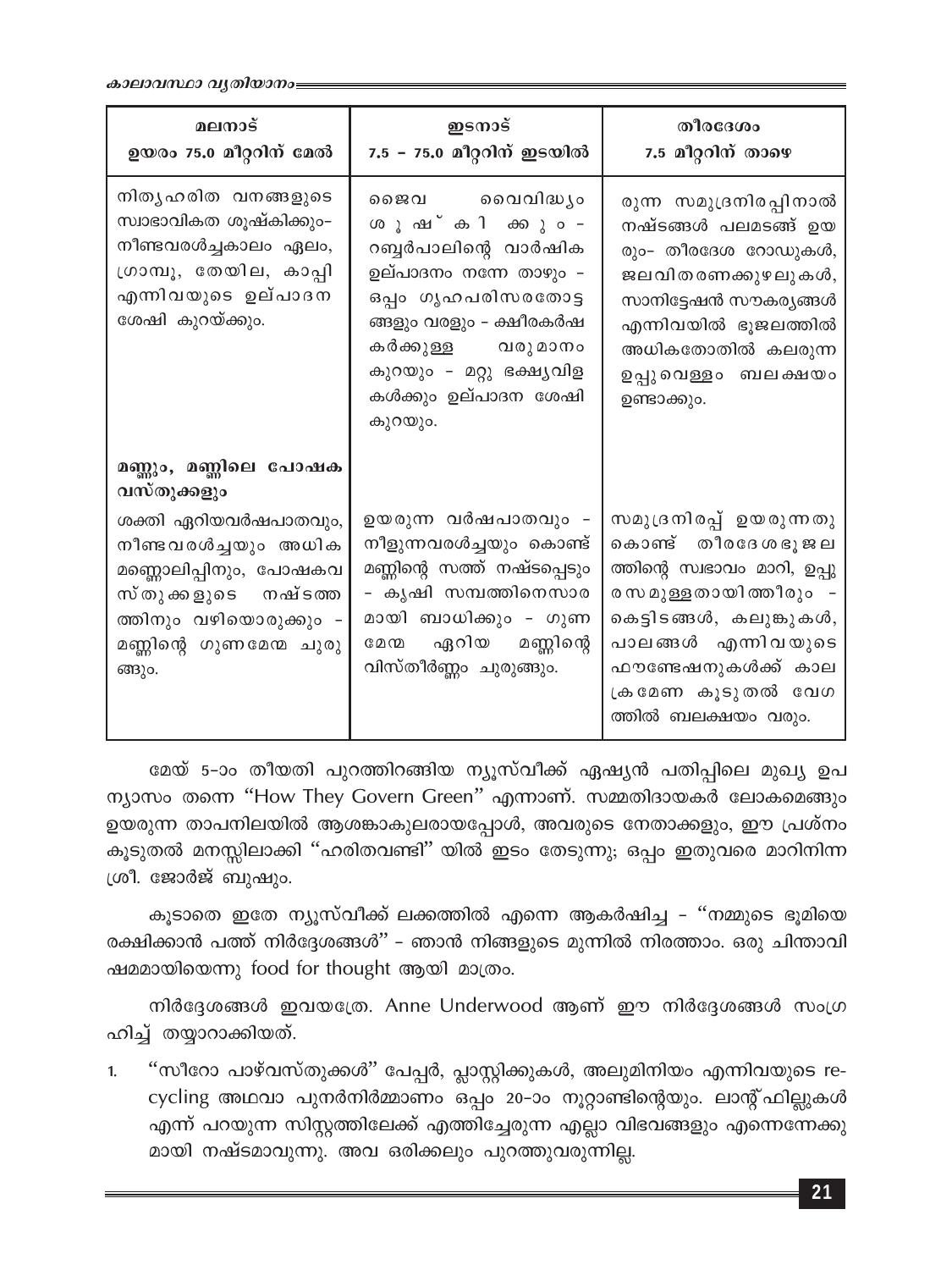LED ബൾബുകൾ  $2.$ 

> ഈ ബൾബുകൾ കത്തുമ്പോൾ പകുതി കറന്റ് മാത്രമേ ഉപയോഗിക്കുന്നുള്ളൂ; സേവന കാലത്തിന് എട്ട് മടങ്ങ് ദൈർഘ്യം ഉണ്ട്; ഇതിൽ മെർക്കുറി ലവലേശം പോലും ഇല്ല. 40 വാട്ട് ബൾബിന്റെ പ്രകാശം തരുന്ന ഒരു LED ബൾബിന് ഏകദേശം US\$ 40.00 അഥവാ 1600 രൂപ വില കൊടുക്കണം. വില കുറക്കാൻ ഉള്ള ഗവേഷണം പണിപ്പുരയിൽ ആണ്. Clinton Climate Initiative-o, Lennis Lighting എന്ന കമ്പ നിയും ചേർന്ന് ലോകത്തെ 40 പ്രധാന പട്ടണങ്ങളിൽ ഈ ബൾബ് എത്തിക്കാൻ ഉള്ള ശ്രമം ആരംഭിച്ചുകഴിഞ്ഞു.

"ഹരിതാഭ" ഏറിയ ഗോൾഫ് കോഴ്സുകൾ 3.

കൂടിയ അളവിൽ കീടനാശിനിയും വെള്ളവും ഉപയോഗിക്കുന്നു എന്ന അപഖ്യാതി ഗോൾഫ് കോഴ്സുകൾ നേടിയിട്ടുണ്ട്. ഓരോ ഗോൾഫ് കോഴ്സിലെയും 22 ഏക്കർ സ്ഥലം ഒരുതരം ''വൈൽഡ് ലൈഫ് ആവാസം'' ആക്കി മാറ്റുകയാണ് പുതിയ പദ്ധതി കീടനാശിനിയുടെ ഉപയോഗം കുറക്കുക, വീര്യം കുറഞ്ഞ കീടനാശിനി ഉപയോഗി ക്കുക. ഇതാണ് പുതിയ രീതി.

- ഒരു തരം പറത്തുന്ന ''പട്ടം'' കെട്ടിയ കപ്പലുകൾ, ഇന്ധന ഉപയോഗം കുറക്കും. ഉദാ  $\overline{4}$ . ഹരണത്തിന് ഒരു വലിയ കണ്ടയിനർ കപ്പൽ ഒരു അമേരിക്കൻ ഗാലൻ ഇന്ധനം കൊണ്ട് 37 അടി ദൂരം ആണ് കടക്കുക. അതായത് 200 കോടി ബാരൽ പെട്രോളിയം ആണ് ഒരാണ്ടിൽ ഷിപ്പിംഗ് വ്യവസായം ഒരു രാജ്യമാണെന്ന് കരുതിയാൽ, കാർബൺ എമിഷനിൽ ഏഴാം സ്ഥാനം നേടും. അതുകൊണ്ട് വലിയ ഒരു പട്ടം – ഒരു ഫുട്ബാൾ ഫീൽഡിന്റെ വലിപ്പം – യന്ത്രസഹായത്തോടെ ഉയർത്തുകയും താഴ്ത്തുകയും ചെയ്യ ണമെന്നേ ഉള്ളൂ പരീക്ഷണാടിസ്ഥാനത്തിൽ ഒരു ജർമ്മൻ കമ്പനി ഈ സംവിധാനം ഉപയോഗിക്കുന്നു.
- പ്ലാസ്റ്റിക് സോളാർ സെല്ലുകൾ കനം കുറഞ്ഞതും, വില നന്നേ കുറഞ്ഞതും ആയ 5. നൂതന സോളാർ സെല്ലുകൾ, കാർബൺ എമിഷൻ കാര്യമായി കുറക്കും. സാന്റാ ബാർബറയിൽ കാലിഫോർണിയ യൂണിവേഴ്സിറ്റിയിലെ ഫിസിക്സ് പ്രൊഫസ റായ, അലൻ ഹീഗർ (2000-ൽ കെമിസ്ട്രിയിൽ നോബൽ സമ്മാനം നേടിയിട്ടുണ്ട്) ഇത്തരം കനം കുറഞ്ഞ പ്ലാസ്റ്റിക് സോളാർ സെല്ലുകൾ നിർമ്മിക്കുന്ന സാങ്കേതിക വിദ്യ ചിട്ടപ്പെടുത്തുകയാണ്. ഈ വിലകുറഞ്ഞ ഫോട്ടോ വോൾടയിൽ നാനോ ചിപ്പുകൾ, പ്ലാസ്റ്റിക് ഫിലിമിൽ തനിയെ ''ഒട്ടിപ്പിടിക്കു'' മത്രെ. ഇത്തരം ഫിലിമുകൾ ഹാൻഡ്ബാഗിൽ പോലും പതിക്കാം. ഗുണമോ അങ്ങിനെ ലഭിക്കുന്ന കറന്റ് മൊബൈൽ ഫോൺ ചാർജ് ചെയ്യാനായി ഉപയോഗിക്കാം. സഞ്ചാരവേളയിൽ പോലും.
- കാലാവസ്ഥ സംരക്ഷിക്കുന്ന ഉപഭോഗ വസ്തുക്കൾ മാത്രം വാങ്ങുക ഉപയോഗി 6. ക്കുക climate counts.org എന്ന website പരിശോധിച്ചാൽ നാം ഓരോരുത്തർക്ക് ഈ യത്നത്തിൽ എങ്ങിനെ പങ്കെടുക്കാം എന്ന് വിവരിച്ചിട്ടുണ്ട്.
- ആപ്ട്രാ (Aptera) എന്ന ചെറിയ കാറ് ഹൈബ്രിഡ് ഇന്ധനം ഉപയോഗിച്ച് ഒരു അമേ 7.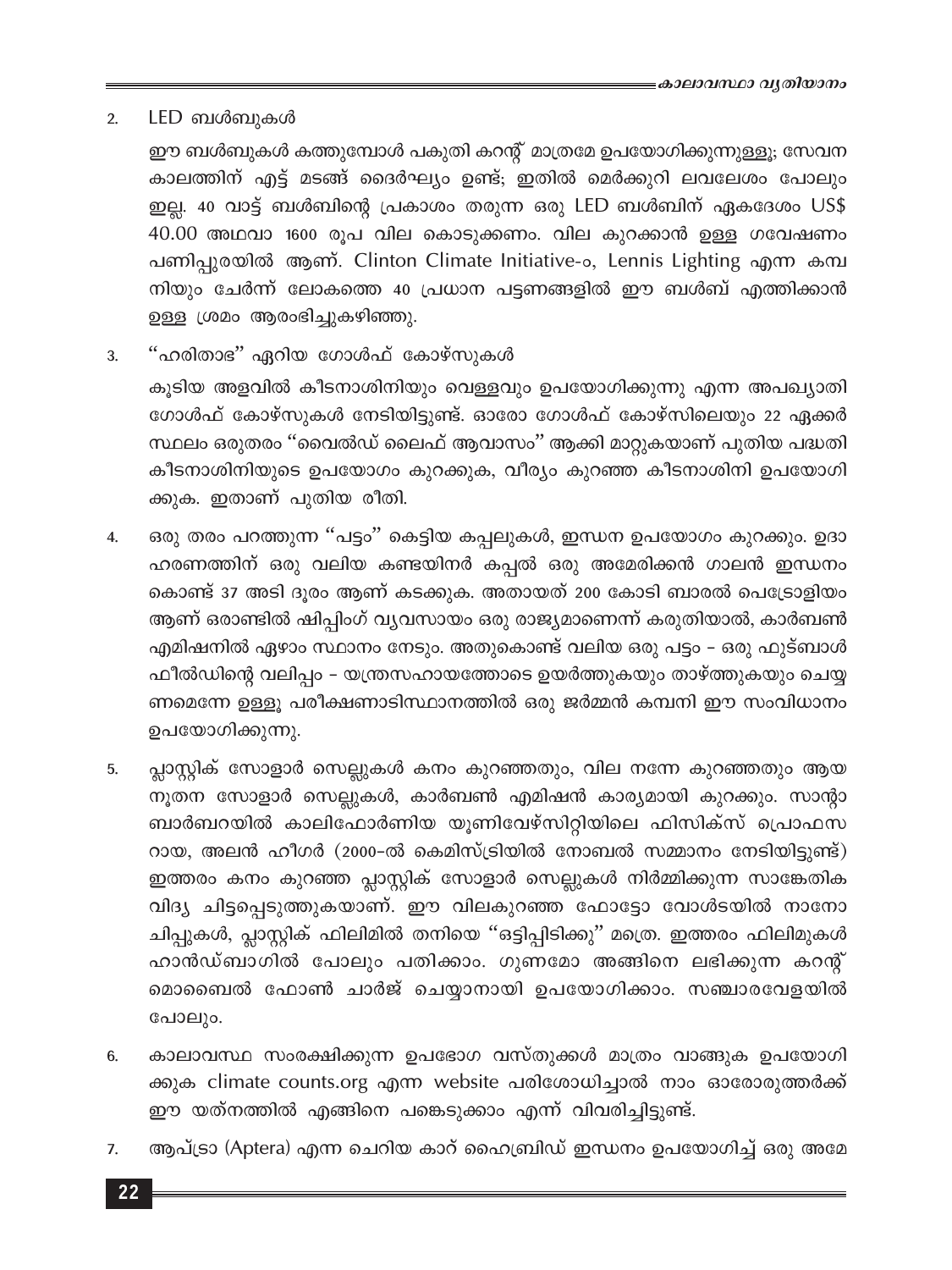രിക്കൻ ഗാലൻ ഇന്ധനത്തിൽ 300 മൈൽ സഞ്ചരിക്കുന്നു. US\$ 30,000. ക്രൂഡിന് US\$ 120 ആയാൽ പോലും ഈ കാർ ഉപയോഗിക്കുന്നത് അതൃന്തം ലാഭകരമാണ്. കാലിഫോർണിയയിലെ Aptera Motors ആണ് നിർമ്മാതക്കൾ.

#### ജനലക്ഷങ്ങൾക്ക് നവീന അടുപ്പുകൾ 8.

ഏതാണ്ട് 200 കോടി ആളുകൾ ആഹാരം വേവിക്കുന്നത് ഒരുതരം പ്രാകൃത അടുപ്പു കളിലാണ്. അതായത് മിക്കവാറും ചൂട് പാത്രത്തിൽ തട്ടാതെ പരിസരത്തേക്ക് പായുന്നു. കാര്യക്ഷമമായ അടുപ്പുകൾ, കാർബൺ എമിഷൻ കുറക്കും, വനനശീക രണവും.

വിജയ് മോഡി എന്ന കൊളംബിയ യൂണിവേഴ്സിറ്റി എൻജിനീയർ പറയുന്നത്, ഒരാണ്ടിൽ 5 അംഗങ്ങളുള്ള കുടുംബം ശരാശരി 3 ടൺ വിറക് ഉപയോഗിക്കുന്നു. ഇവർ ആണ്ടിൽ ഒരു ടൺ വിറക് ലാഭിച്ചാൽ ഒരു ടണ്ണിൽ കൂടുതൽ  $\mathrm{CO}_{2}^-$  എമിഷൻ കുറക്കാം.

കൊളറാഡോയിലെ Envirofit International എന്ന കമ്പനി മൂന്നു മോഡലുകൾ ഇതി നനുസരിച്ച് കമ്പോളത്തിൽ എത്തിച്ചു കഴിഞ്ഞു. ഷെൽ ഫൗണ്ടേഷൻ (Shell Foundation) US\$ 2.5 കോടി ഈ അടുപ്പ് ഇൻഡ്യ, ആഫ്രിക്ക, ലാറ്റിൻ അമേരിക്ക എന്നി വിടങ്ങളിലെ ഒരു കോടി വീടുകളിൽ എത്തിക്കാനായി.

"പഴയ വിളകൾക്ക് പുതിയ വേരുകൾ" (New roots for old crops) 9.

വാർഷിക സസ്യങ്ങളേക്കാളും പ്രയോജനപ്രദമത്രേ സ്ഥിര (perennials) സസ്യങ്ങൾ നൈട്രജൻ വളാധിഷ്ടിതമായ നവീന കൃഷിരീതി, നമ്മുടെ ജനസംഖ്യ 1960 ലെ 300 കോടിയിൽ നിന്നും, ഇന്നത്തെ 660 കോടിയിൽ എത്താൻ സഹായിച്ചു. എന്നാൽ ഈ കൃഷിരീതി ഭൂജലം, ഉപരിതലജലം, മണ്ണ് എന്നിവയെ പ്രതികൂലമായി ബാധി ച്ചു. കൂടാതെ കോടി കണക്കിന് മേൽമണ്ണ്, ആണ്ടിൽ ഒന്നിൽ കൂടുതൽ പ്രാവശ്യം ഉഴുകയും, വിളവെടുപ്പ് നടത്തുകയും ചെയ്യുന്നതുകണ്ട് നഷ്ടപ്പെടുകയും ചെയ്തു. അതിനാൽ കാൻസസ് സ്റ്റേറ്റിലെ Land Institute ൽ, related wild varieties കളുമായി cross breeding mscool, corn, wheat, sorghum, sunflower എന്നിവയെ perennial സസ്യങ്ങളാക്കി ഗവേഷണം തുടങ്ങിക്കഴിഞ്ഞു. വിജയിച്ചാൽ ഏറ്റവും അധികം സന്തോഷിക്കുന്നത് ഭൂമിതന്നെ അല്ലേ.

"ഹരിതം ജനപക്ഷത്തിൽ" (Democratisation of green) സമൂഹത്തിലെ ചെറിയ  $10.$ സമ്പന്ന വിഭാഗത്തിന്റെ മാത്രം ആവശ്യങ്ങൾക്കായി, ഗ്രീൻ products നിന്നാൽ വലിയ പ്രയോജനം ഒന്നും ഭൂമിക്ക് ഉണ്ടാവാൻ സാധ്യത ഇല്ല. അതിനാൽ Seatchi & Seatchi എന്ന കമ്പനിയുടെ ലോക സി.ഇ.ഒ. ആയ Adam Werbach, പ്രമുഖ ഉൽപാദകരു മായി സഹകരിച്ച് അവരുടെ ബ്രാൻഡുകൾ കൂടുതൽ green ആയി പൊതുസമൂഹ ത്തിൽ എത്തിക്കാൻ ശ്രമിക്കുന്നു, സഹായിക്കുന്നു. ഉദാഹരണത്തിന് ചൂടിന് പകരം തണുത്ത വെള്ളത്തിൽ അലക്കാൻ പറ്റിയ സോപ്പു പൊടി തന്നെ. അമേരിക്കയിൽ മാത്രം ഈ രീതി ഉപയോഗിച്ചാൽ, ക്യോട്ടോ ലക്ഷ്യങ്ങളുടെ 8% അമേരിക്ക കൈവ രിക്കുമത്രേ.